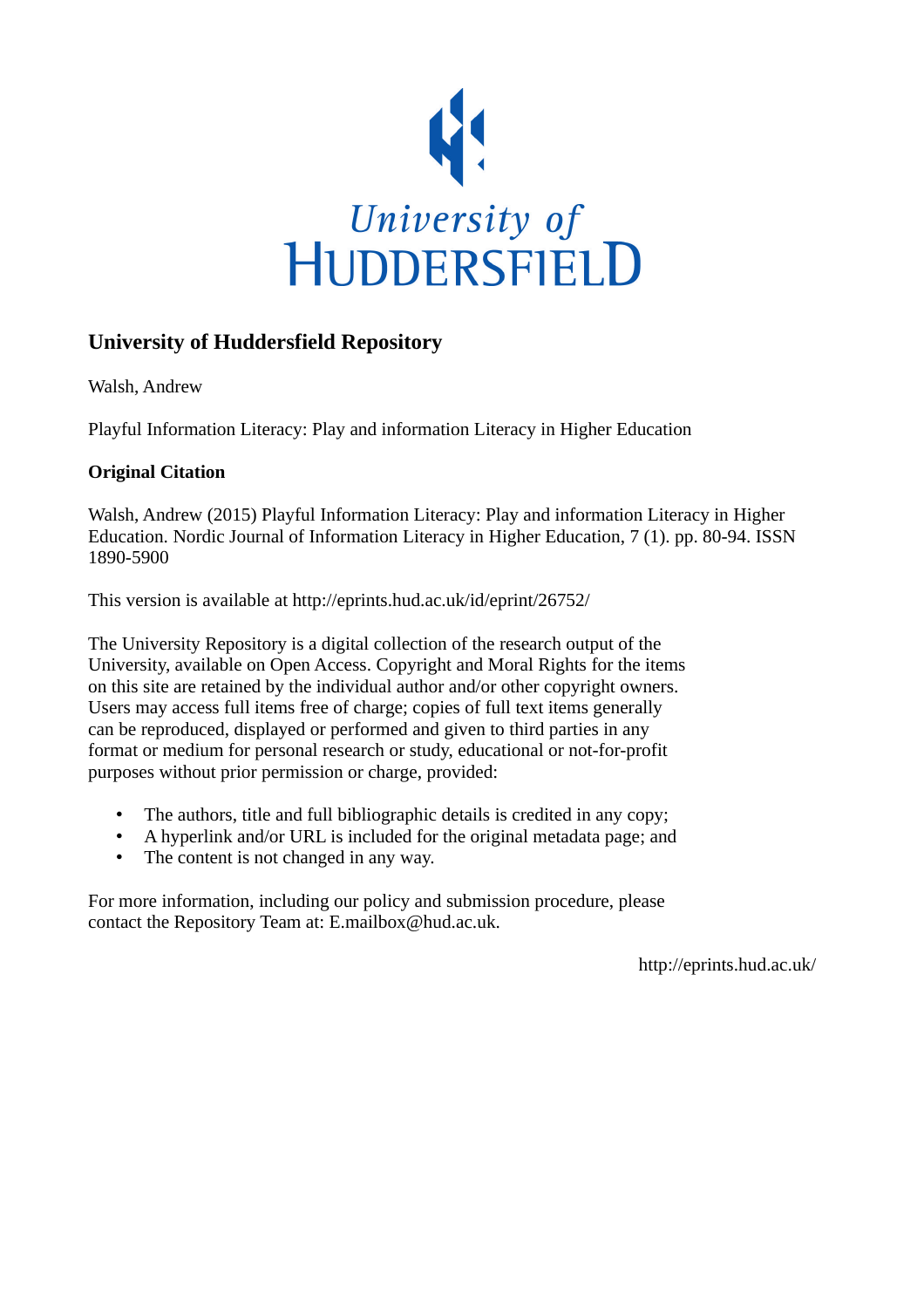# **Playful Information Literacy: Play and Information Literacy in Higher Education**

*Best Practice Article*

### **Andrew Walsh\***

University of Huddersfield

#### **Abstract**

It is often difficult to address higher level information literacy skills in Higher Education. This paper argues if we see information literacy as contextual rather than an absolute list of competencies, then play can give us a route to developing those higher level skills.

It takes a social constructivist approach in defining information literacy, before going on to define play and games as belonging on a wide spectrum between completely free or open play and highly structured games.

Using examples from the literature, the paper builds the argument that play is one answer towards meeting the need to develop high level information literacy in students, even though there is limited empirical research into adult play and information literacy development.

**Keywords:**  Information literacy; game; play

### **\*Contact:**

Andrew Walsh, University of Huddersfield, UK e-mail: a.p.walsh@hud.ac.uk

Nordic Journal of Information Literacy in Higher Education, 2015. ©2015 Andrew Walsh

 $(cc)$  BY-NC This is an Open Access article distributed under the terms of the Creative Commons Attribution Noncommercial 3.0 Unported License (http://creativecommons.org/licenses/by-nc/3.0/)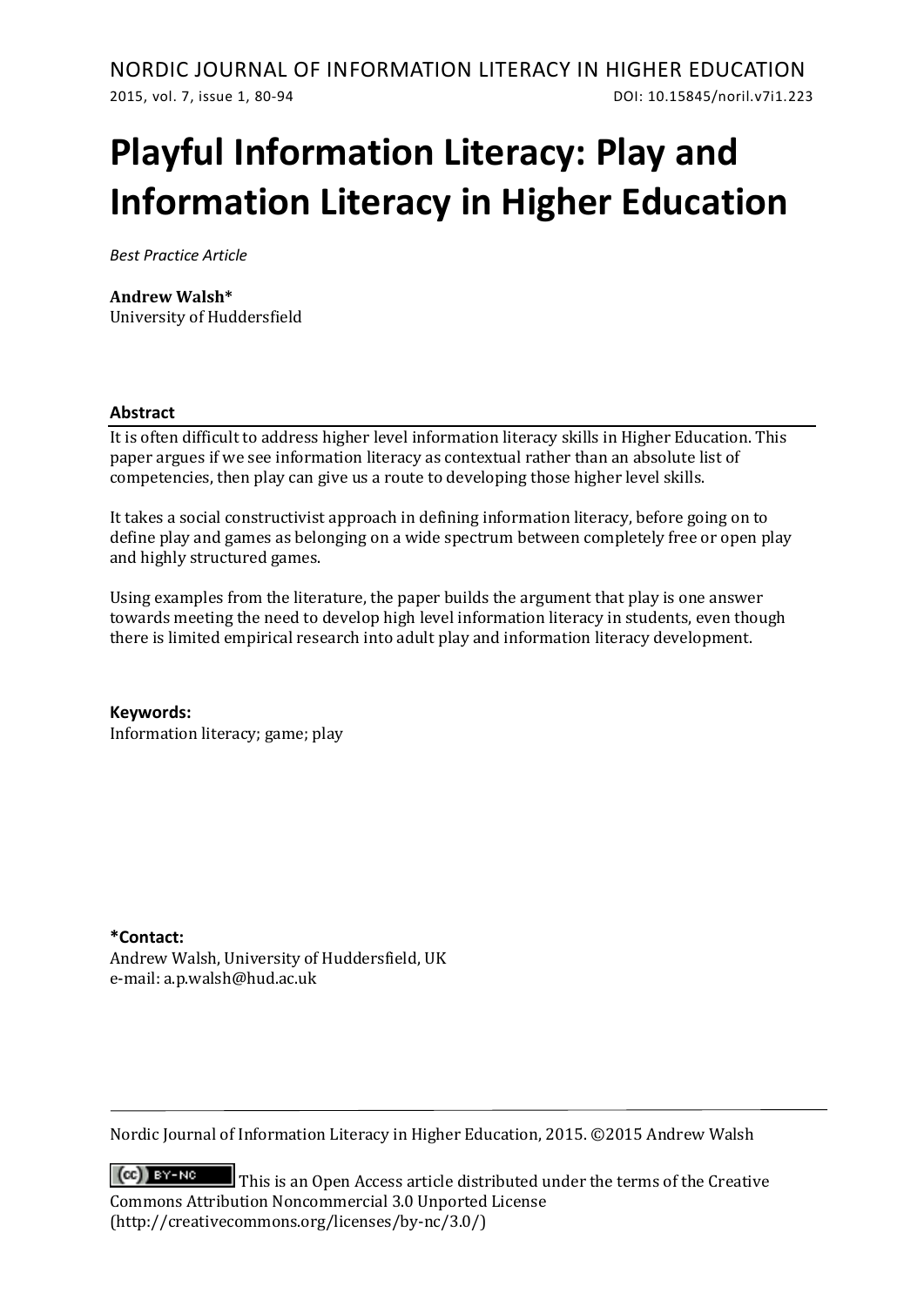# **Introduction**

Librarians, academics, lecturers, academic skills developers and other staff in Higher Education discuss and define information literacy, but can struggle to equip students with higher level, transferable, information skills. Enabling and encouraging play, or a playful environment, may be one route to address this failure. This paper argues these points, addressing the argument that a library or university that is playful, which takes advantage of the creative explorations that play encourages, can enable students to become information literate in a way that is not currently widely addressed in Higher Education Institutions.

The two questions directly addressed are:

- Are students higher level information literacy skills explicitly addressed and developed in Higher Education?
- Can play assist in the development of higher level information literacy skills?

The paper defines information literacy and discusses issues around the development of higher level information skills within Higher Education. It moves on to discuss the nature of play, of games, and the benefits of play in adult learning.

These two areas, information literacy and play, are then pulled together to build the argument that play is an effective and relevant answer to the development of higher level information skills of students within higher education. Examples are given and some good practice illustrated where play and games are currently used to develop information literacy of students.

The paper does not address, however, the question of how higher education institutions and their staff can best use play to develop information literacy. The examples of play and games for information literacy are illustrations of small elements that exist already, not a roadmap for future implementation. Instead the paper argues why we should use, and encourage, play and a playful environment to develop these skills.

# **Information Literacy & higher level skills**

Information Literacy is now a well-established concept, with a rich background of research papers and practical frameworks behind it.

A typical definition of information literacy is: 'Information literacy is knowing when and why you need information, where to find it, and how to evaluate, use and communicate it in an ethical manner.' (CILIP, 2004). There have been many attempts to turn the general concept of information literacy into formal models and standards. Though some information literacy models focus on the problem solving, or research process rather than Information Literacy per se, most of the information literacy models and standards can be split into two categories. They will be referred to in this paper as the "competency based" or "relational" models and approaches.

The first, and dominant, competency based category is exemplified by the old ACRL standards (ACRL, 2000) and the many other standards based upon them; the SCONUL (2011) Seven Pillars model and the Big Blue model (JISC, 2002). These types of "competency" models list the characteristics or attributes of the "information literate person". They are primarily based on the opinions of groups of selected experts, whether as part of Delphi Studies or smaller working groups. There is significant overlap between these models and standards. The may be over interpreted by those with a positivist approach to knowledge, and used as an absolute measure of how information literate a person is.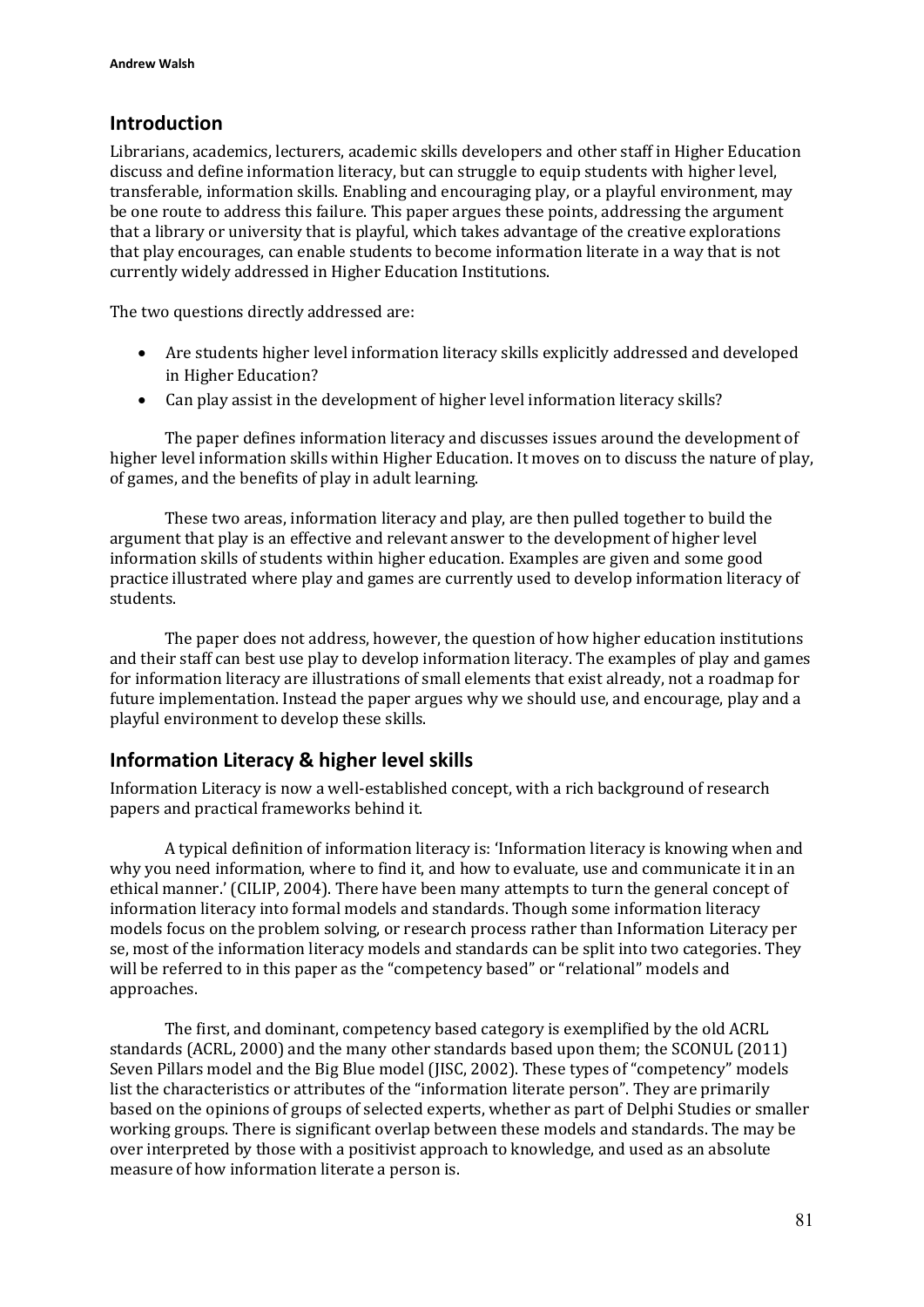The second category of information literacy models originated in research initially carried out in Australia. Christine Bruce (1997) developed the first relational model, reflecting how people experience finding and using information in their own way and in the context in which they find themselves. As such it is very different to the lists of characteristics or attributes described by the competency based standards and models. These relational, or experiential based, models take the experiences of users to their core and attempt to model the richness of real information behaviour. They recognise the contextual nature of information literacy and describe variation in ideas and behaviours. This is the opposite approach to the "competency" based models which seek expert agreement on the essential characteristics that make up the information literate person.

This idea of information literacy as being contextual, depending on the person and their changing relationship to information have been taken up and developed by many researchers since, including (Andretta, 2012; Boon, Johnston, & Webber, 2007; Bruce & Hughes, 2010; Edwards, 2006; Lloyd, 2010; Williams, 2007).

The relational research shows that a simple list of attributes is insufficient to measure whether one is information literate. The relational models may be taken as a socially constructivist approach to the concept of information literacy as opposed to the positivist approaches implied by competency based approaches. There is no absolute truth or definition of an information literate person, but instead information literacy means subtly different things depending on the process you are undertaking or the context in which you are operating. The tension between the two positions has become a live issue in the academic library world recently due to the shift in the ACRL framework from a very list based, absolute competency presentation of information literacy, to one based more on threshold concepts that recognise that learners must understand how key concepts apply to them to become increasingly information literate and that there are no absolute measures. Indeed, they also recognise that other concepts beyond the six described may be equally important depending on context (ACRL, 2014).

Throughout this paper "high" and "low" level information literacy skills are referred to. By low level skills we mean those such as knowing what a journal article is; how to find an article using sources previously shown; how to reference that article. Higher level skills would be those such as evaluating the quality of an article; knowing what pieces of information to select to build an effective argument; synthesising new knowledge from information found; and organising the information found in a way that adds value or meaning to it.

There are gaps between the types of skills that educators would like to see developed and the lower level skills that are typically addressed explicitly or successfully developed (Anderson, Johnston, & McDonald, 2013; DaCosta, 2010).

The practitioner side of the literature is heavily focussed on the lower level information skills and tends to use detailed models and competency standards such as the ACRL standard in Higher Education (ACRL, 2000) or the American Association of School Librarians (2009) 'Standards for the 21st Century learner in action'. These models and lists of competencies feed into tests for information literacy which claim to accurately measure the information literacy of students through multiple choice questions.

Individual practitioners or researchers interpretations of these models sometimes result in a reductionist approach, resulting in meaningless lists of competencies:

'(they) take a perfectly reasonable idea or definition and abstract it to nonsense, all in the call of making them more useful. Like pinning an insect to a board for display, in fixing information literacy in such detail, they create something lacking in life and meaning.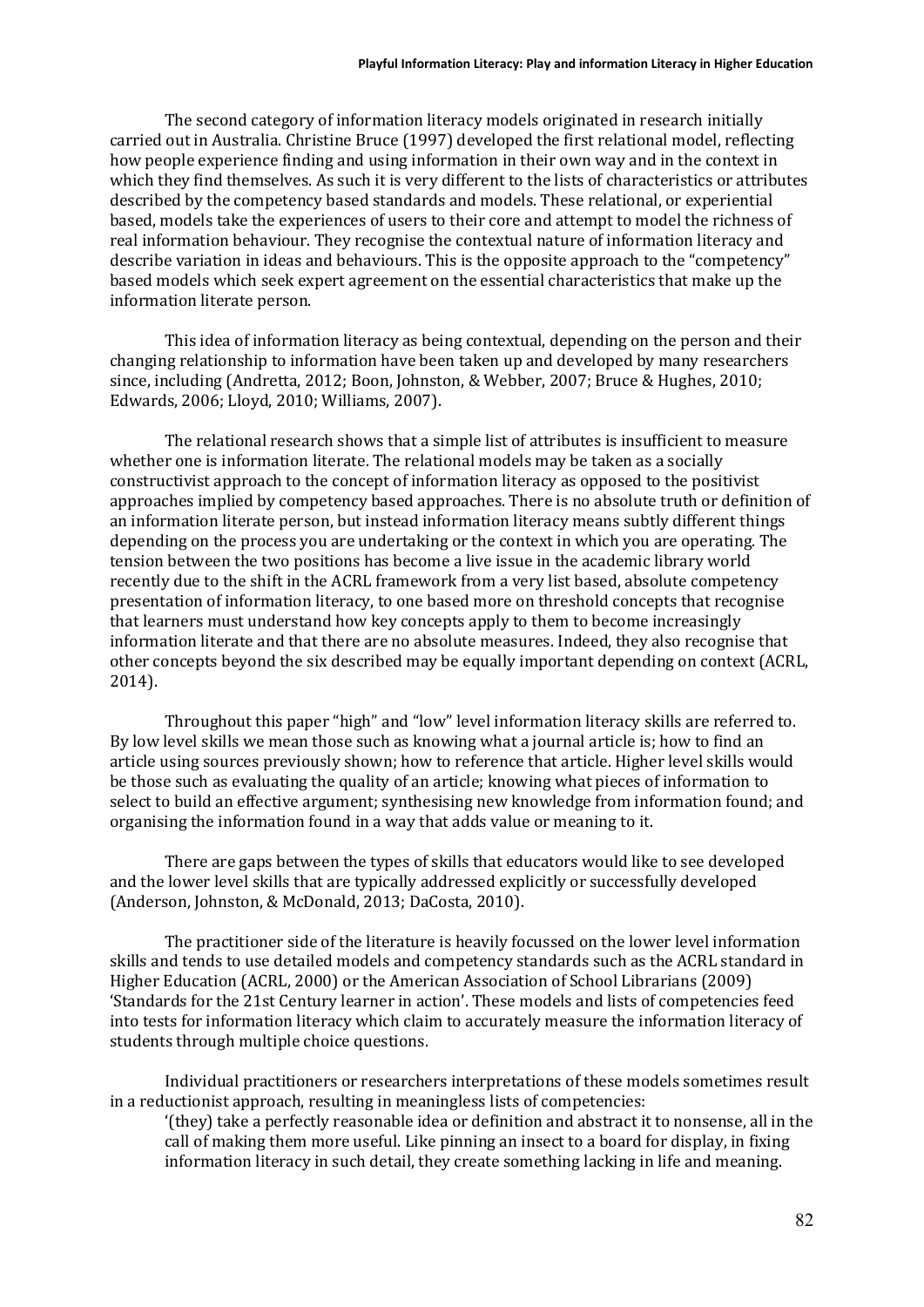They fix a dead body in place where it can no longer interact meaningfully in any way with its environment.' Walsh & Coonan, (2013, p. 3).

This is despite that this reduction tends to be against the original intent of the models. The current revision process of the ACRL models reflect this, bringing in "threshold concepts" in line with, and heavily influenced by, the relational approaches to information literacy (ACRL, 2014). The threshold concepts are ideas which students must grasp to move onto the "next level" or stage of their information literacy.

The relational approaches to information literacy attempt to encourage broader approaches and a movement away from lists of competencies. As such, these have informed attempts by some academics to develop wider educational approaches to developing higher end information skills. These range from Christine Bruce's Informed Learning (Bruce, 2008) which brings a focus on using information to the centre of learning; through the recognition of the mass of low quality information available overwhelming many of us (Whitworth, 2009) and that we may need to carefully scaffold students interactions with it as they learn to be information literate (Brabazon, 2013).

Attempts have been made to recognise the contextual nature of information literacy, to raise awareness of the need to develop these skills, and to consider educational approaches that address not just lower end information skills, but the more valuable and transferable higher level skills too. However, these are the exceptions rather than the rule. In general, the key skills addressed tend to be low level (Markless, 2004; Wang, 2007). This is not through a lack of desire or willingness, indeed the gap between desired skills and those which are explicitly addressed is discussed as a concern (e.g. Jacqui Weetman DaCosta, 2010; Saunders, 2012) and there is a desire amongst the expert community to explicitly address higher level skills and take a more holistic view of information literacy and learning (Secker, 2011).

If we look at attempts to measure information literacy, we see an overwhelming use of simplistic tools such as multiple choice questionnaires which often fail to show their validity (Walsh, 2009) in measuring the complex and contextual dependent nature of information literacy. Instead they understandably reinforce the emphasis on lower level information skills, because those are the skills that are easiest and quickest to measure.

It would benefit students across the academy to develop their information literacy to encompass higher level skills, which can be helped by using the relational models, including the threshold concepts outlined in the new ACRL framework (ACRL, 2014). If equipped to explore and understand "interesting" ideas and information sources, to feel confident in questioning and arguing using a full array of information skills, they will be better equipped to study at a higher level. Teaching and assessing explicitly only lower level information skills equips students poorly for their early days at university, never mind their full academic and vocational journeys. Enabling students to develop true, high level, transferable information literacies, equips them more effectively to perform at the highest level at our universities and beyond that in the workplace.

Perhaps alongside this, we should recognise within our definitions of information literacy those tensions between low and high level skills, and the contrast between relational ideas of information literacy and the competency based approaches. As such, a starting point for a new working definition of Information literacy may be the one suggested by Secker and Coonan (2013) below, which moves away from the listing of particular skills (search, evaluate, reference) found in the mainstream definitions, to one closer to the ideas of Informed Learning (Bruce, 2008) and the overarching concepts of relational information literacy (Secker & Coonan, 2013).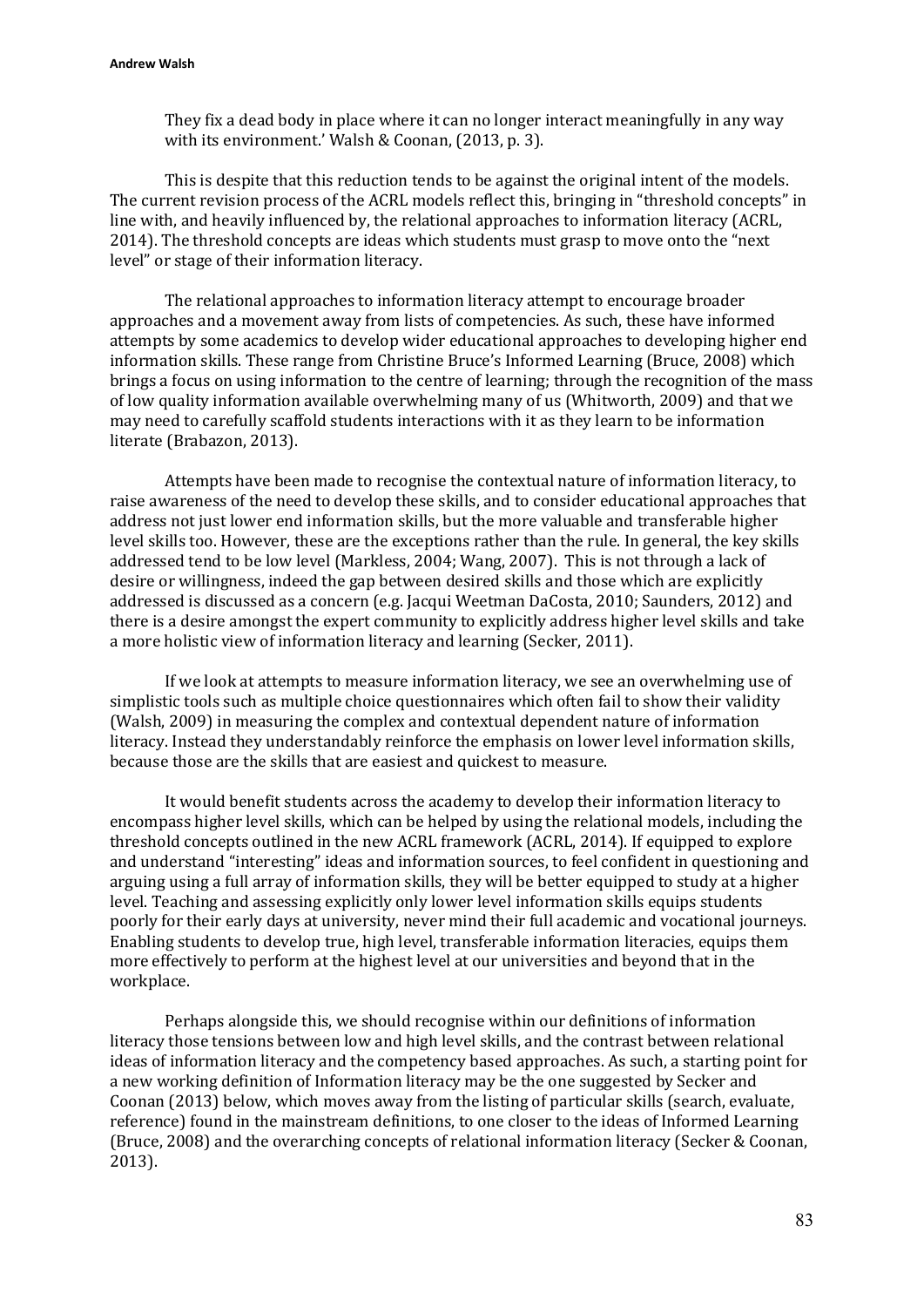Information literacy is a continuum of skills, behaviours, approaches and values that is so deeply entwined with the use of information as to be a fundamental part of learning, scholarship and research. It is the defining characteristic of the discerning scholar, the informed and judicious citizen and the autonomous learner. (p. XXII)

## **What is play?**

So how can students be supported to switch from a conceptual model where there are right versus wrong answers? To switch them from a "black and white" point of view, to one composed of a kaleidoscope of colour, where there is no longer "correct" sources of information, simply interesting or illuminating ones? One answer, discussed below, is the use of play. Play as a concept can be difficult to define precisely, though we may instinctively recognise it. The same applies to the idea of "games". In the following section we will define play and games for the purposes of the argument in this article.

A classic and widely accepted definition of play can be found in Huizinga (1955): Summing up the formal characteristic of play, we might call it a free activity standing quite consciously outside 'ordinary' life as being 'not serious' but at the same time absorbing the player intensely and utterly. It is an activity connected with no material interest, and no profit can be gained by it. It proceeds within its own proper boundaries of time and space according to fixed rules and in an orderly manner. It promotes the formation of social groupings that tend to surround themselves with secrecy and to stress the difference from the common world by disguise or other means.(p. 13)

So play steps "outside" of normal or ordinary life. It proceeds in its own boundaries, where rules apply, though they may be quite different to the rules that govern normal life. The boundaries that are set (of time and space) allow these rules to operate, as they are strictly constrained and the players know where the "play" world begins and the "normal" world ends. Players seek to define these boundaries even more strongly using whatever means are available, such as "disguise" in Huizinga's definition.

A neater, easier to explain definition is available from Brown, who defines play by splitting it into some key features (Brown & Vaughan, 2010, p. 17), stating that play is: "Apparently Purposeless (done for its own sake); Voluntary; has Inherent Attraction; Freedom from time; Diminished consciousness of self; Improvisational potential; and Continuation desire."

So play is something that may not have an obvious purpose or destination. We can't force people to play, as it is voluntary, we can simply provide the opportunity to play and ensure its inherent attraction is obvious to learners. Learners are likely to "lose themselves" in play, losing track of time or awareness of their own normal "self", allowing them to improvise in ways they may otherwise struggle to do. When learners are truly playing, it motivates them to continue, not relying on extrinsic, external motivations such as formal assessments or grades.

It is important that no-where in the definitions of play does it say that play is fun. In fact, activities we normally think of as serious work may well be classed as play, within Sutton-Smith making it clear that 'the opposite of play is not work, it is depression' (Sutton-Smith, 2001). In the case of information literacy in higher education, the research process itself can be seen as playful, with students and academics spending many hours "lost" in their research. A useful concept from the literature on play and games to introduce here is one of flow (Csikszentmihalyi, 1992), where there is a balance sought between the challenge of playing the game (or gaining new skills and knowledge) and finishing the game (or learning activity). If the challenge is too hard, then people will fail to complete, giving up in frustration. If the challenge is too easy, the game (or learning activity) can be seen as boring, not worth spending time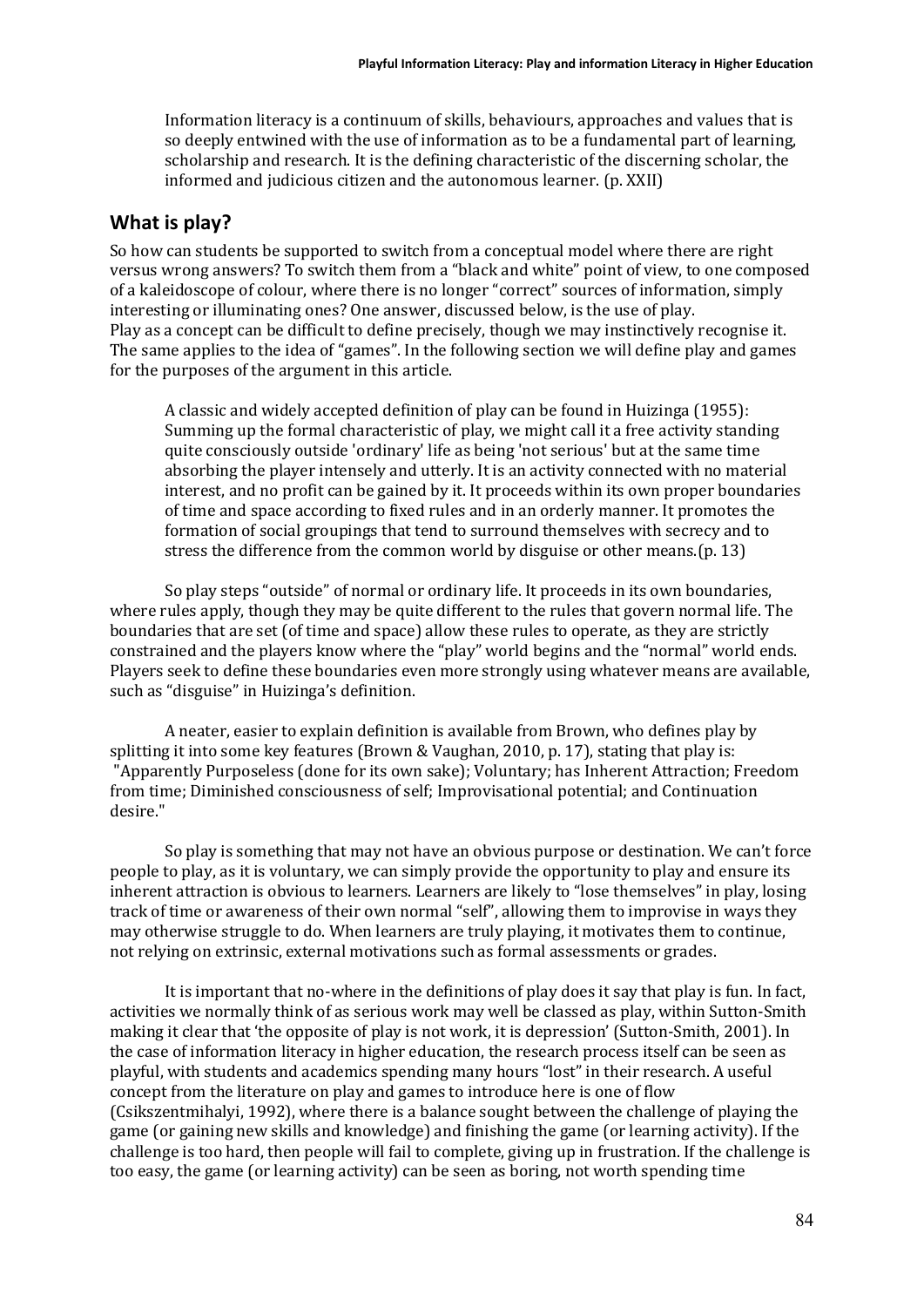completing. Flow is concerned with balancing difficulty with player skill, especially as they improve their skill as they progress through a game. Game designers spend a great deal of time considering flow, librarians, database developers, and lecturers rarely do when designing interfaces or learning activities.

If play is a little difficult to define, then games are even more difficult. Some definitions of games are offered here, but we must treat these as guidance and apply common sense and experience to any application of them. To some extent this is because play covers a wide spectrum of activity which includes games, though they are often treated as a separate idea to play in the educational literature for convenience. Caillois, in his sociological work on play, brings play and games together on a spectrum of play forms and of types of play. Ludic (very structured) play, which many formal games would fall under, is simply one end of a spectrum with paidia which is largely unstructured and open (Caillois & Barash, 2001). What is most commonly described as "games" sit on this spectrum of play, containing varied amounts of ludus and paidia. So the definitions of a game are necessarily difficult to pin down exactly as activities that we naturally recognise at games could sit in very different places within this overall spectrum described by Caillois.

Indeed, Wittengstein claimed that games were undefinable, prompting Bernard Suits (1978) to develop and tested a new definition. This is now a classic definition of a game:

To play a game is to engage in activity directed towards bringing towards a specific state of affairs, using only means permitted by rules, where the rules prohibit more efficient in favour of less efficient means, and where such rules are accepted just because they make possible such activity. (p. 34)

Or we could take a more recent, concise definition such as Salen & Zimmerman (2004, p. 96): "A game is a system in which players engage in an artificial conflict, defined by rules, that results in a quantifiable outcome."

There are many overlapping features of the many generally accepted definitions. An attempt to draw out this common ground and redefine games in the light of increased computer gaming is available from Juul (2003).

A game is a rule-based formal system with a variable and quantifiable outcome, where different outcomes are assigned different values, the player exerts effort in order to influence the outcome, the player feels attached to the outcome, and the consequences of the activity are optional and negotiable. (p. 5)

As it can be seen from the definitions above a key feature of games is that they impose rules on what may otherwise be thought of as pure (paidic) play. So at the simplest possible definition, games can be thought of as play with more formal rules.

Games are therefore included in this article and treated as instances of play, particularly in the following section. They are play, but often use to describe the more structured form of play. The literature is much richer on the use of games in education than play without these imposed rules, the more paidic end of Caillois' scale. However, it must be seen that play has a much wider meaning than often discussed in this game based learning literature and that the encouragement of playfulness without the strictures of some formal games can be as valid, if not more so, than introducing strictly controlled games into learning. The firmer rules of the more structured nature of play within formal "games" make it easier to introduce play into learning and libraries, but it is nonetheless still a form of play.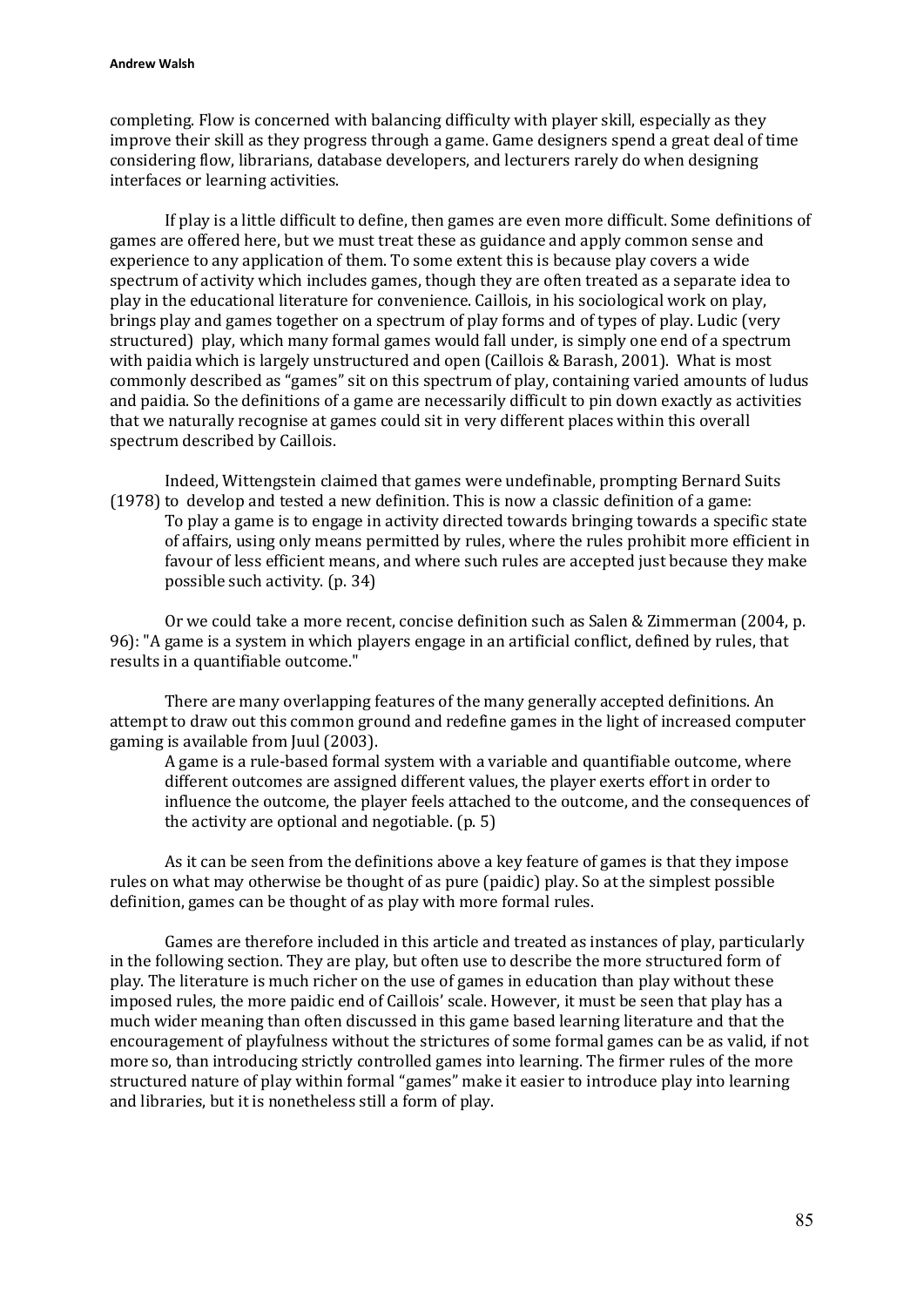# **Benefits of play in adult learning and information literacy development**

The intersection of play, game based learning and higher education can be problematic. This section will discuss some of the evidence towards the benefits of using games and play in education.

The key problem with considering evidence in this field is the pedagogical background to much of the game based interventions. In short, there often isn't an obvious or firm pedagogical foundation for many game based learning projects. W.H.Wu, Hsiao, P.L.Wu, Lin, & Huang (2012) carried out a meta-analysis of game based learning projects and concluded that the vast majority (567 out of 658 studies) failed to use a clear learning theory. Those that did, largely declared a contructivist approach (48 out of 91). This lack of explicit pedagogical awareness reflects a tendency in game based learning projects to focus on "engagement" over learning (e.g. Galway, Gard, & Collinson, 2014). They attempt to increase engagement with learning activities through games, rather than construct sound learning activities that may be game like in nature. This is despite concerns amongst some game based learning researchers about the degree to which games intrinsically increase learner engagement without careful and appropriate design and implementation (Whitton, 2011a, 2011b) although well-known names such as Prensky (2002) stress engagement and "fun" as being key drivers for game based learning.

Despite these issues, there is published research that shows the learning benefits of games and play in the education of adults. This tends to be split into two separate fields, though there are significant overlaps. Game based learning (which itself has tensions within, such as that between "serious games" and game based learning in general) which discusses the benefits of games or simulations and "play" (without explicitly mentioning games) which tends to be linked with creativity, often in artistic or craft domains.

Hromek and Roffey (2009, p. 631), place game based learning as part of "experience based learning", which they refer to as "a pervasive and subtle process, resembling life in many ways". They list some of the attributes they allocate to experience based learning, which they contrast to the more didactic approaches such as straightforward lecturing.

This is echoed in much of the game based research. Whitton (2012), summarising the benefits of game based learning as Playfulness; Practice; Engagement; Scaffolding; Feedback; and Digital Literacy (when referring to computer games).

Playfulness can allow the learner to 'experiment, explore and try out new things without risk of negative outcomes […] The playful state that games can engender can spark creativity, innovation and new ideas'. Practice allows 'reflection on progress […] opportunity to keep attempting the same task and refining the playing strategy until the goal has been achieved'. Engagement, often seen as a key feature of games based learning, is based on a toolbox of 'elements that support ongoing engagement while the learner is playing'. Scaffolding allows problems or activities to 'start small and gradually increase in difficulty'. Feedback 'on actions is essential to be able to reflect in their effectiveness and modify them' and the immediate feedback that games offer is 'one of the reasons why games can be so powerful for learning. Finally, improvement of digital literacy skills can be often embedded in game design, allowing 'players to experience visual and aural media simultaneously, and to manage data gathering and extraction from multiple competing sources, ideas closely related to media and information literacy. (Whitton, 2012, p. 15-17).

Playfulness, practice, and engagement all refer to open play (paidia) as much as formal games, with the more formal structures of games (ludus) enabling additional scaffolding and feedback.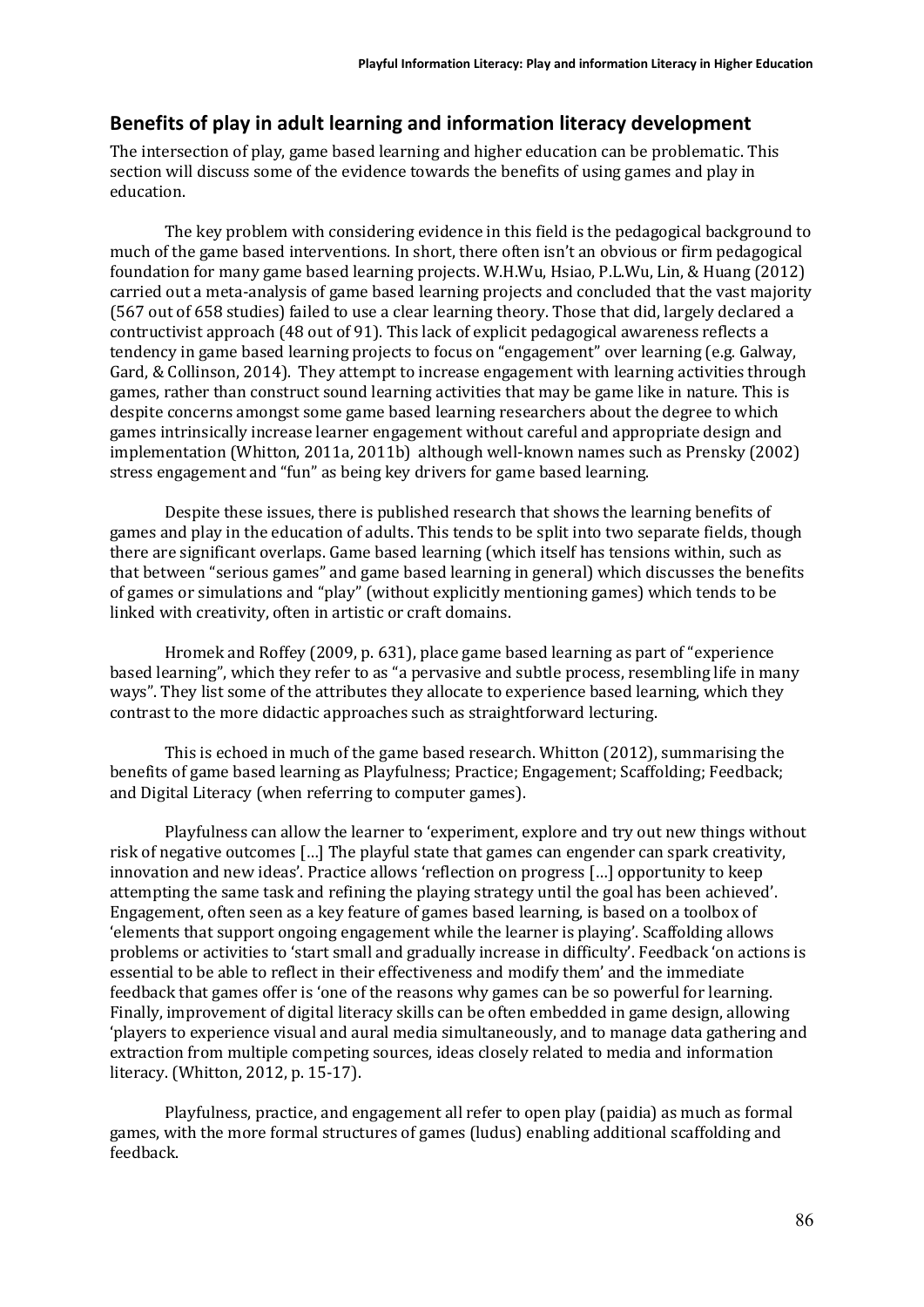It can be seen from this that play, including games, can help build strong elements of practical and in depth learning into education. They address not the learning of facts or rote repetition of basic skills, but of experiential learning, of problem solving, creativity and innovation. They do this by engaging (if well designed) students in tasks that are well scaffolded and offering immediate and clear feedback within a playful environment that encourage reflection, practice and engagement. Well designed and created games have the potential to be models of best practice in higher education, including information literacy development.

Play has been seen as a key part of learning in children, but not as explicitly in adults. However, Corbeil argues a continuity from play in children's learning and adult's learning that researchers often shy away from, rejecting play as an activity limited to children and arguing that it is an integral part of human development, whatever our age (Corbeil, 1999).

Writings on play from a sociological and development background recognise the key place play has within education. A key writer on play, Sutton-Smith has 'play as progress' as one of his seven key rhetorics of play (Sutton-Smith, 2001). This form, or rhetoric, of play has at its centre the idea that play enables personal and educational development. Authors such as Pat Kane and Stuart Brown bring the importance of play out of the ideas of child development into a vital part of adult learning and development (Brown & Vaughan, 2010; Kane, 2005).

Much of the literature that focusses on open play, that is, play less controlled by formal rules, rather than play within firmly structured games, in adult learning takes a different angle to the more general game-based learning literature. These researchers often recognise that play allows safe experiential learning, but the literature tends to focus more on creativity. Providing playful learning opportunities is seen as a way to use metaphors and safe places to learn and explore (Francis, 2009; Gauntlett, 2011). They discuss ideas and teaching strategies that allow students to be creative, to think with their hands. In many of the examples they give, however, it is clear that they what these activities allow is play. They provide materials that either directly or indirectly represent information that a student needs to manipulate, to assess and to rerepresent. The learning spaces offered for these interactions helps create the 'magic circle' of play. Students are allowed the freedom within fairly loose sets of restrictions to interact with the materials and the information they represent. The safety of the play environment helps the students move through the learning process to deeper understanding.

Cooper explicitly argues that play is particularly important at transitional periods, in new situations and in learning new ideas, particularly as it increasing the social aspects of learning. It provides "a non-threatening forum for experimentation and a means to form a cohesive subculture/group in which the student feels a sense of belonging or relatedness". (Cooper, 1996, p. 33)

These two areas of literature most obviously overlap in the creation of alternate reality games (ARGs), games that let the player enter into an alternate game world that runs alongside real life. These can be complex to build and difficult to entice learners into, but deliberately inculcate a sense of free play and exploration into the game. There is evidence to suggest that these are a suitable vehicle to improve students' media and information literacies in higher education (Chess & Booth, 2014; Ireton, Pitts, & Ward, 2014; Piatt, 2009) particular in induction settings as students learn to navigate a new information environment.

# **Play and information literacy**

There is a difference between going through the motions of a research process to find a required answer, compared to exploring the research landscape, where researchers may spend many hours experimenting, reading and wandering through the literature to find new connections. Thus lower level information skills may be considered more as work than play. Perhaps play can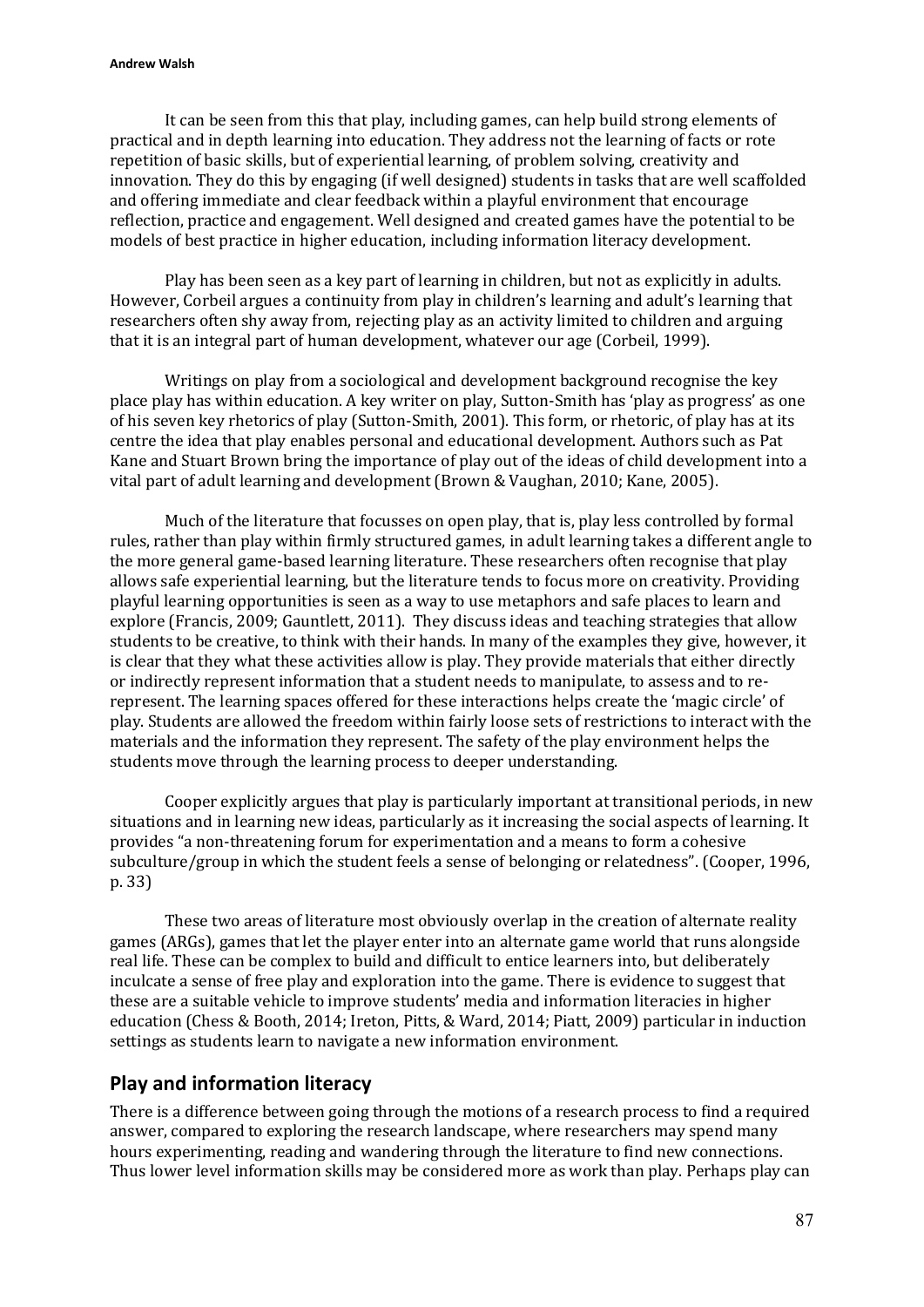be one answer to the need to address information literacy education in general, encouraging exploration of the information landscape and the re-organisation of it in interesting ways. The exploration of ideas and the construction of context specific knowledge that play and games enable so well, tend to fit better into the relational models than the older competency based models. Play allows people to construct and explore their own concepts and those of their peers, encouraging a social constructivist approach to developing information literacy. It moves away from the idea that there are individual, absolute measures of an information literate person and allows freedom to construct individual and social "truths" about what is information literate behaviour in that context.

There have been many attempts to use games to support the development of information literacy within, though less which explicitly try to use play without the formal constraints of gameplay. This is understandable, as well structured games can be easier to introduce that more open play in teaching interventions.

Non-digital games 'the original learning technology' as Crawford (Crawford, 1984, p. 15) states, have a long history in education, but there is limited recent literature related to them particularly in libraries. Games such as SEEK! (http://eprints.hud.ac.uk/15377/) and informal, often ad-hoc games created by individual educators, are perhaps seen as too 'ordinary' or 'everyday' to appear in the literature, though they may appear in more practical texts (McDevitt, 2011). Instead, the literature on games and information literacy is dominated by the creation and implementation of digital games, though occasionally these cite earlier table top prototypes as part of their development (Gallegos, Allgood, & Grondin, 2007).

A large and significant category of library games are those associated with induction, or orientation to the library, rather than addressing those skills primarily thought of as information literacy skills. They are often "treasure hunt" style activities and are the largest category of game like activities that sit on the more "openly playful" end of the open / structured play spectrum. Games such as these (Piatt, 2009; Thompson, Kardos, & Knapp, 2008), use playful elements that give participants "permission" to play in the library and university spaces. They demarcate a safe, magic circle (Salen & Zimmerman, 2004, p. 94-96), in which 'normal life' does not apply. When learners engage in these activities, they step outside of the potentially intimidating and serious library space, and into the 'safe' play space. This enables them to feel safe to explore, to experience the library in a way the otherwise may not. They can go beyond the tasks directly set in the activity as long as they are within its bounds and form their own ideas and construct their own knowledge in a safe environment. The activity itself changes the user perceptions of the environment and is placed at the more playful, less structured end of the game spectrum. Search skills are often a focus of library games, but tend to concentrate on lower level aspects of search and information literacies. Topics such as Boolean operators, use of the library catalogue, or accessing particular library databases abound. The need to formalise rigid rules when creating digital games may be largely responsible for this. Unlike non-digital games which may include human direction and elements of negotiation, digital games must have fairly rigid structures set in place from the start. As a result, even quite ambitious games that allow elements of exploration (Markey et al., 2008a; Markey et al., 2008b; Taylor, Davis, Gonzalez, Dinsmore, & Frey, 2008) struggle to move onto higher level search skills. To be manageable to create they must often reflect what they developers see as information literate behaviour and present that as "true" or absolute before players can move through the game.

Some games do explicitly try to address higher level skills, for example encouraging exploration of wider material. Perhaps for the reason above, they are often quite limited. The restrictions of developing a fully blown (normally digital) game can mean that higher-level skills are addressed in a fairly limited way.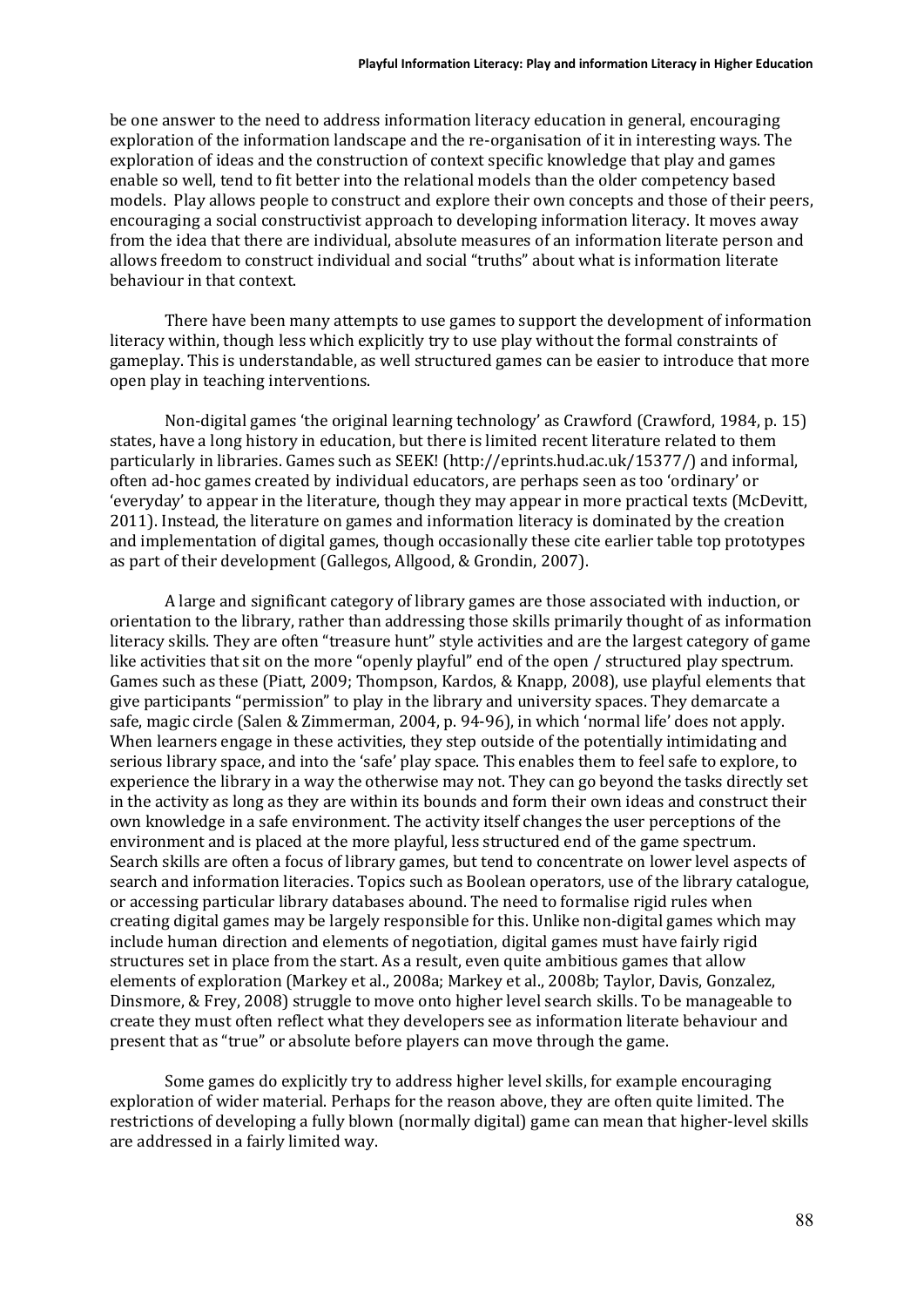#### **Andrew Walsh**

A perennial topic covered in information literacy instruction is that of plagiarism, citation and referencing. As may be imagined, very good games that address these skills (e.g. http://library.northampton.ac.uk/liberation/ref/cat.php) can still be quite mechanical in nature. Even with high production values, games on these topics tend to address the 'how' of these skills rather than the 'why' and provide limited opportunities to learn skills transferable to new contexts.

There are elements of good practice in using games for information literacy development (Markey et al., 2009). However, as previously discussed in the wider literature, many of these tend towards 'engaging' users rather than concentrating on firm pedagogic foundations. The games that show the most promise in developing higher level skills tend to be those with looser, more playful elements, which often suit non-digital games. It is rare for the literature to explicitly address the more playful, unstructured end of the game based learning spectrum, and when they do argue for more play in library education, they typically address children's education rather than adult's (e.g. Powell, 2013).

A sensible approach to fully developing information literacy in Higher Education, if we believe in a socially constructed, relational idea of information literacy, may be a renewed emphasis on non-digital formats in games. There are echoes of this within the activities outlined below that are closer to being open play than highly structured (ludic) play.

These play exercises may be somewhat abstract in nature, allowing students to play with ideas or concepts, or may be quite explicitly addressing information literacy. For instance, exercises may encourage making links between text and keywords (Francis, 2009), or in a case witnessed by the author, students physically cut up and re-arrange a journal article to play with the ideas and extract or re-organise the concepts within. Creative lecturers such as Gröppel-Wegener may prompt students to think about sources of information in different ways, visualising and drawing them, and so to play with the ideas embedded within them (Groppel-Wegener & Walton, 2013).

Playing with physical objects, such as some of those above, or other commonly used techniques such as creating models using modelling clay or Lego (Kristiansen & Rasmussen, 2014), also draw in ideas of embodied cognition (Wilson, 2002), where the play environment free the learners to 'think with their hands' and so offload some of the cognitive load. It is interesting, but not surprising, that there is less discussion of open, less structured play and adult learning or information literacy development available, with formal, structured games dominating the literature. If anything, forcing play into more structured games could reduce the opportunities to explore and achieve full understanding of the meaning of the object and phenomenon being studied.

In the case of learning high-level, generic and transferable skills, both formal, highly structured, games and less structured play have potential, though providing opportunities to play with ideas, concepts, materials, seems to have the most value. It is important to note again, however, that games can refer to a large spectrum of activity that includes free play.

# **Conclusion**

It can be seen that higher level information literacy skills are rarely explicitly addressed in Higher Education, though it would be valuable to do so (DaCosta, 2010; Markless, 2004; Saunders, 2012; Secker, 2011; Wang, 2007). There have been attempts to create pedagogical approaches using the ideas embedded in relational information literacy that would help a more explicit addressing of this issue (Brabazon, 2013; Bruce, 2008; Secker & Coonan, 2013; Whitworth, 2009). This may be due to a tension between the time and effort required to treat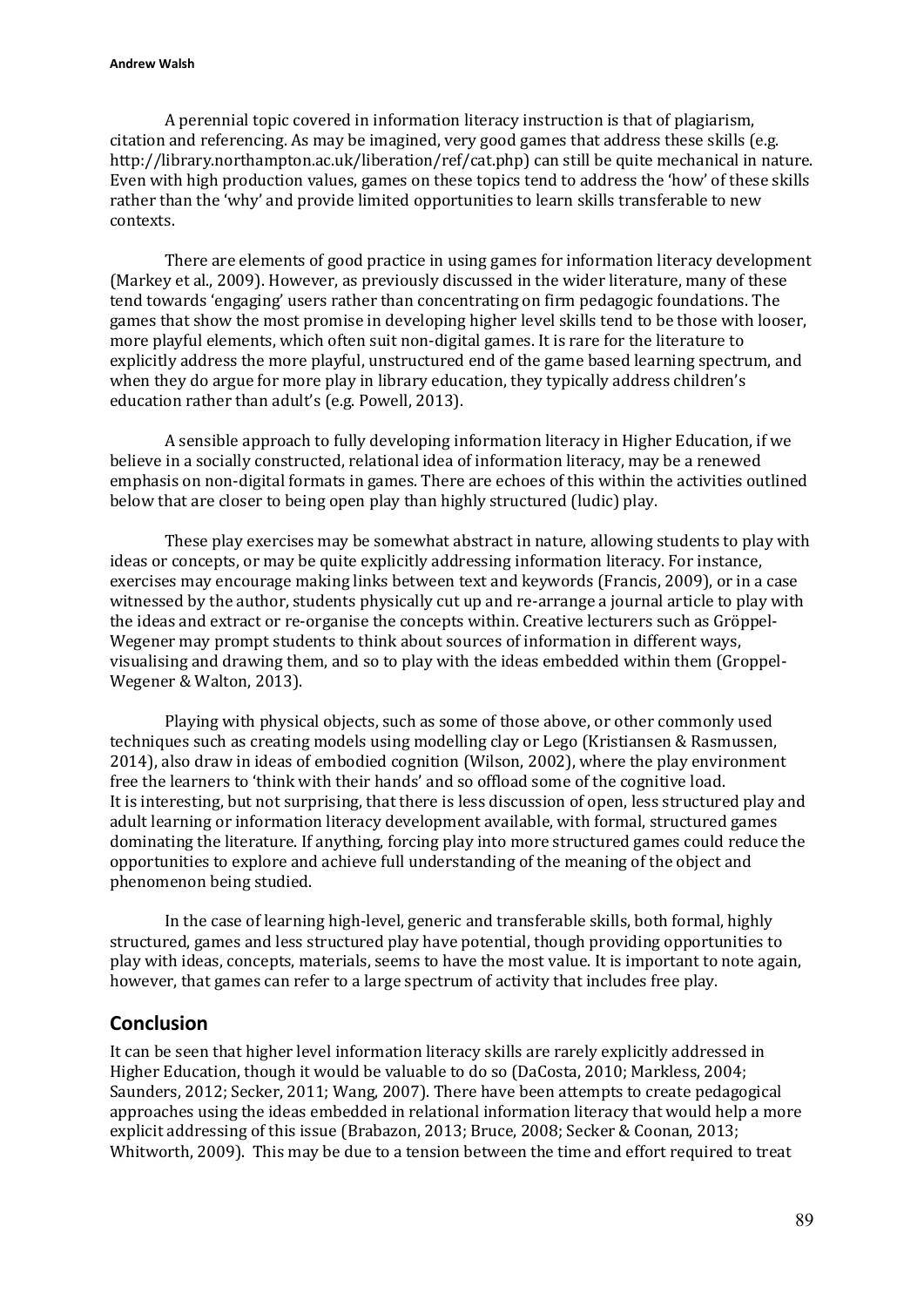information literacy as an absolute set of skills, compared to the trickier to handle idea that it is socially constructed and unique to every learner and context.

Play brings a freedom to explore and innovate, creating 'safe' ways of developing skills such as those required to navigate in the complex, demanding, modern information landscape (Brown & Vaughan, 2010; Corbeil, 1999; Hromek & Roffey, 2009; Kane, 2005; Sutton-Smith, 2001; Whitton & Moseley, 2012). It can therefore effectively support the development of those higher level, transferable, information literacy skills, though there have been only limited steps towards this so far. Those attempts to use play have been primarily using the more ludic, or structured end of the scale through games, sometimes with the emphasis on engagement rather than quality of learning. The more paidia (Caillois & Barash, 2001) end of the play scale, as opposed to more ludic games, used have largely been within the 'creative' subject areas, such as art and design (Francis, 2009; Gauntlett, 2011) and within the more complex game design of alternate reality games (Chess & Booth, 2014; Ireton, Pitts & Ward, 2014; Piatt, 2009). They do, however, show some ideas which can be used more widely to develop higher level information literacy within students.

There are many ways in which Higher Education institutions can encourage a playful attitude. This paper suggests that play could be a missing element in the way libraries and universities tend to operate. Creating playful libraries can be a major step towards developing higher level information skills and recognising that information literacy is a socially constructed idea.

A playful library and a playful university could help to produce playful, creative graduates who can apply the same creative approach to their future careers as we enable in their learning. A student who feels safe to play will overcome challenges and think of new, innovative, solutions, compared to one who follows set paths who may always be reluctant to depart from that path and discover new knowledge, meet new challenges, develop new solutions. The challenge this paper leaves open for future research and discussion is to consider how a playful approach to study and information literacy can be inculcated in higher education institutions.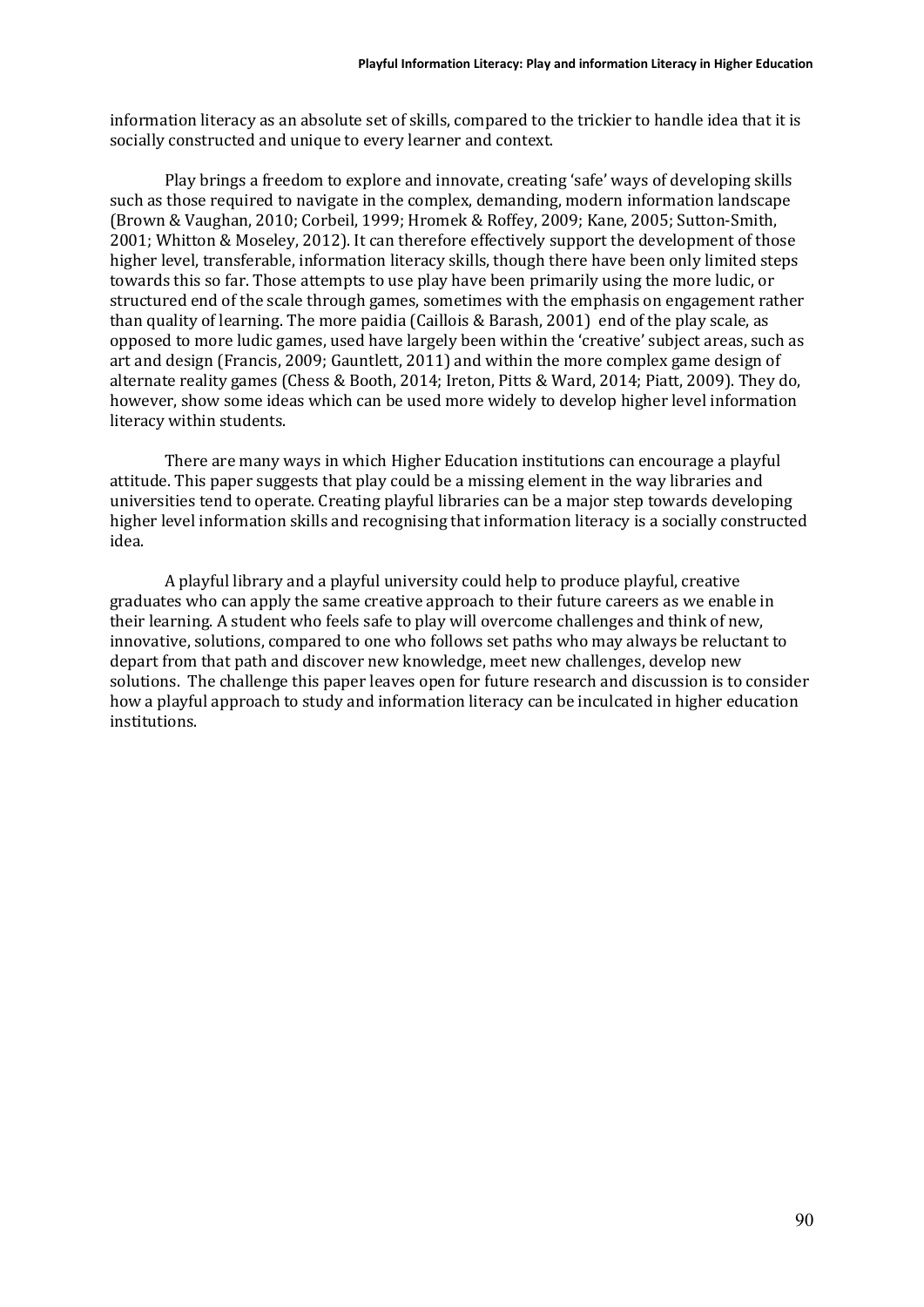# **References**

- ACRL. (2000). *Information Literacy Competency Standards for Higher Education*. Chicago: ACRL.
- ACRL. (2014). *Framework for Information Literacy for Higher Education*. Retrieved from <http://www.ala.org/acrl/standards/ilframework>
- American Association of School Librarians. (2009). *Standards for the 21st-Century Learner in Action*. Retrieved from http://www.ala.org/aasl/standards-guidelines/learningstandards
- Anderson, T., Johnston, B., & McDonald, A. (2013). Information literacy in adult returners to Higher Education: student experiences in a university pre-entry course in a UK university. *Library and Information Research, 37*(114), 55-73.
- Andretta, S. (2012). *Ways of experiencing information literacy: making the case for a relational approach*. Oxford: Chandos.
- Boon, S., Johnston, B., & Webber, S. (2007). A phenomenographic study of English faculty's conceptions of information literacy. *Journal of Documentation, 63*(2), 204-228. doi: 10.1108/00220410710737187
- Brabazon, T. (2013). *Digital Dieting: From Information Obesity to Intellectual Fitness*: Ashgate Publishing Ltd.
- Brown, S. L., & Vaughan, C. C. (2010). *Play: how it shapes the brain, opens the imagination, and invigorates the soul*. New York: Avery.
- Bruce, C. (1997). *The seven faces of information literacy*. Adelaide, S. Aust: Auslib.
- Bruce, C., & Hughes, H. (2010). Informed learning: A pedagogical construct attending simultaneously to information use and learning. *Library and Information Science Research, 32*(4), A2-A8. doi: 10.1016/j.lisr.2010.07.013
- Bruce, C. (2008). *Informed Learning*. Chicago: American Library Ass.
- Caillois, R., & Barash, M. (2001). *Man, play, and games*. Urbana: University of Illinois Press.
- Chess, S., & Booth, P. (2014). Lessons down a rabbit hole: Alternate reality gaming in the classroom. *New Media & Society, 16*(6), 1002-1017.
- CILIP. (2004). *Definition of Information Literacy.* Retrieved from http://www.cilip.org.uk/cilip/advocacy-campaigns-awards/advocacycampaigns/information-literacy/information-literacy
- Cooper, M. K. (1996). *Play as a component of the adult educational experience.* Paper presented at the Proceedings of the Fifteenth Annual Midwest Research-to-Practice Conference in Adult, Continuing, and Community Education.
- Corbeil, P. (1999). Learning from the Children: Practical and Theoretical Reflections on Playing and Learning. *Simulation & Gaming, 30*(2), 163-180. doi:10.1177/104687819903000206

Crawford, C. (1984). *The art of computer game design.* Berkley, California: Mcgraw-Hill.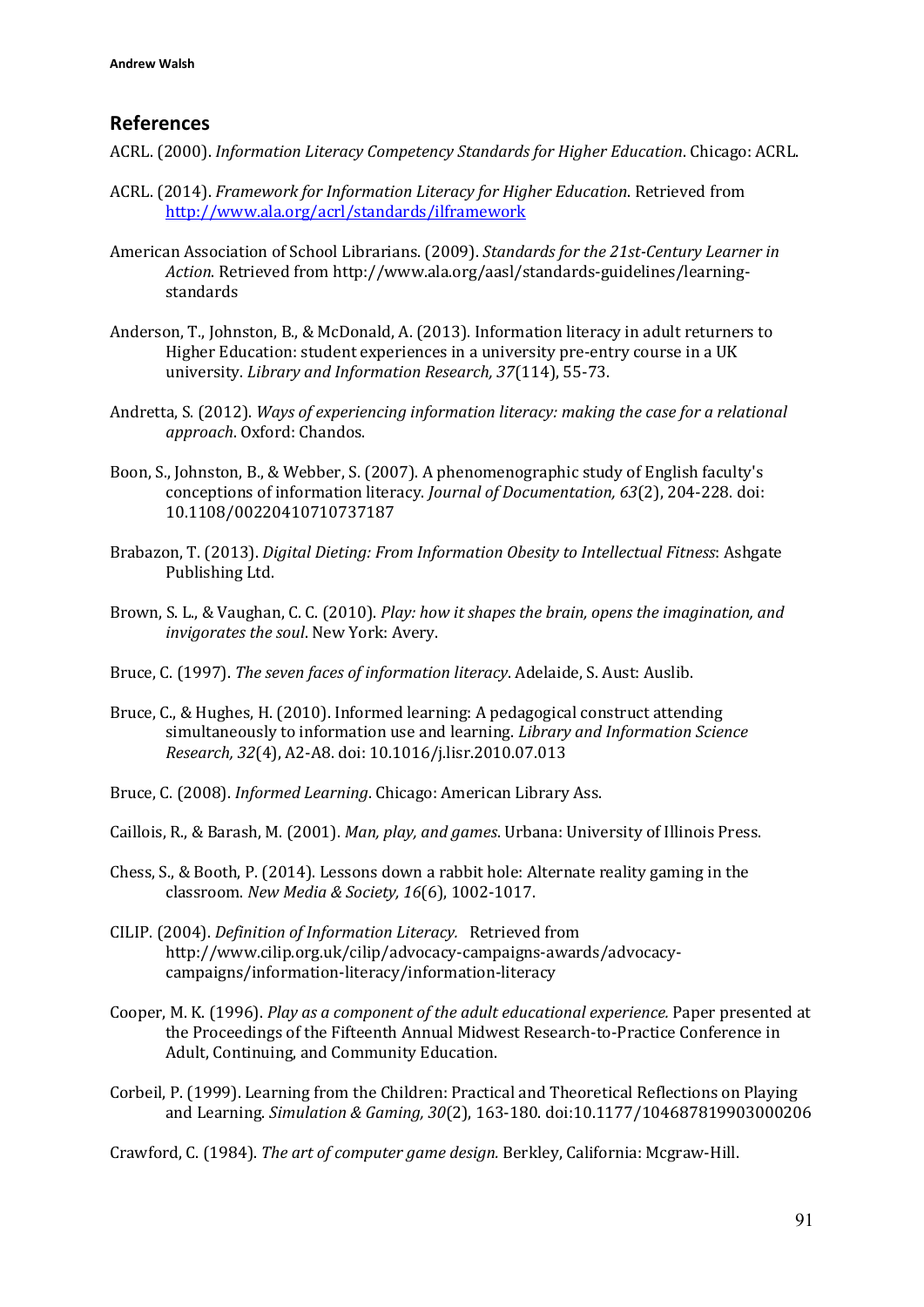Csikszentmihalyi, M. (1992). *Flow: the psychology of happiness*. London: Rider.

- DaCosta, J. W. (2010). Is There an Information Literacy Skills Gap to Be Bridged? An Examination of Faculty Perceptions and Activities Relating to Information Literacy in the United States and England. *College & Research Libraries, 71*(3), 203-222. doi: 10.5860/0710203
- Edwards, S. L. (2006). *Panning for gold: information literacy and the Net Lenses Model*. Adelaide, S. Aust: Auslib.
- Francis, P. (2009). *Inspiring writing in art and design: taking a line for a write*. Bristol, UK: Intellect.
- Gallegos, B., Allgood, T., & Grondin, K. (2007). *Quarantined: The Fletcher Library Game Project.* Paper presented at the LOEX.
- Galway, P., Gard, L., & Collinson, T. (2014). Engaging students with creative library staff: the game's afoot! *ALISS Quarterly, 9*(2), 16-20.
- Gauntlett, D. (2011). *Making is connecting: the social meaning of creativity, from DIY and knitting to YouTube and Web 2.0*. Cambridge: Polity.
- Groppel-Wegener, A., & Walton, G. (2013). The Fishscale of Academicness. In A. Walsh & E. Coonan (Eds.), *Only Connect ... Discovery Pathways, library explorations and the information adventure* (pp. 15-38). Huddersfield: Innovative Libraries.
- Hromek, R., & Roffey, S. (2009). Promoting Social and Emotional Learning With Games: It's Fun and We Learn Things. *Simulation & Gaming, 40*(5), 626-644. doi:10.1177/1046878109333793
- Huizinga, J. (1955). *HOMO LUDENS: A Study of the Play-Element in Culture*. Boston: Beacon Press.
- Ireton, D., Pitts, J., & Ward, B. (2014). Library Discovery through Augmented Reality: A game plan for academics. *International Journal of Technology, Knowledge and Society, 9*(4), 119-128.
- JISC. (2002). The Big Blue final report: The Joint Information Systems Committee.
- Juul, J. (2003). *The Game, the Player, the World: Looking for a Heart of Gameness*. Paper presented at the Level Up: Digital Games Research Conference Proceedings, Utrecht.
- Kane, P. (2005). *The play ethic: a manifesto for a different way of living*. London: Pan.
- Kristiansen, P., & Rasmussen, R. (2014). *Building a Better Business Using the Lego Serious Play Method*. New Jersey: John Wiley & Sons Inc.
- Markey, K., Swanson, F., Jenkins, A., Jennings, B. J., Jean, B., Rosenberg, V., . . . Frost, R. L. (2008a). Designing and testing a web-based board game for teaching information literacy skills and concepts. *Library Hi Tech, 26*(4), 663-681. doi:10.1108/07378830810920978
- Markey, K., Swanson, F., Jenkins, A., Jennings, B. J., St. Jean, B., Rosenberg, V., . . . Frost, R. L. (2008b). The Effectiveness of a Web-based Board Game for Teaching Undergraduate Students Information Literacy Concepts and Skills. *D-Lib Magazine, 14*(9/10). doi:10.1045/september2008-markey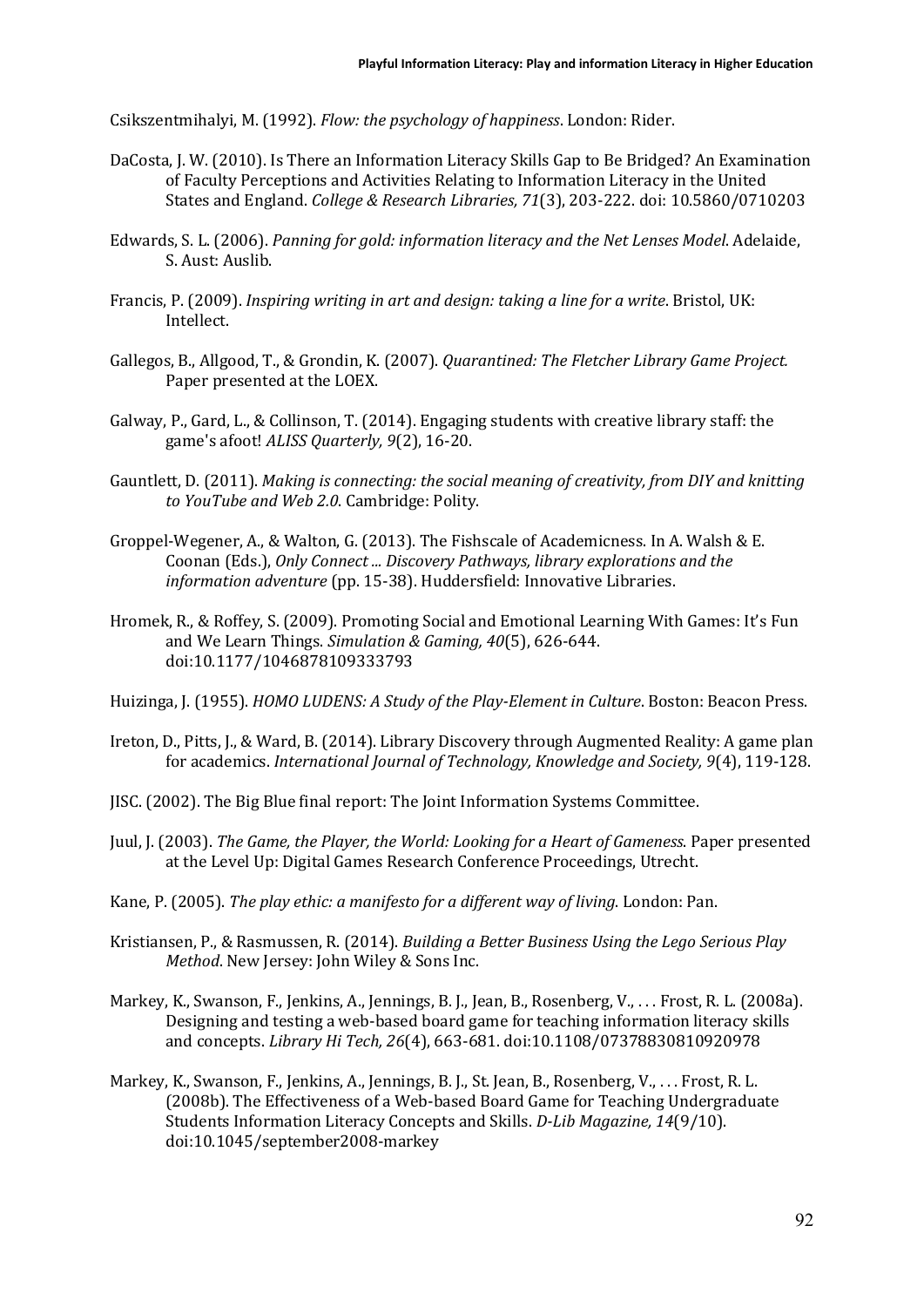- Markey, K., Swanson, F., Jenkins, A., Jennings, B., St. Jean, B., Rosenberg, V., . . . Frost, R. (2009). Will Undergraduate Students Play Games to Learn How to Conduct Library Research? *The Journal of Academic Librarianship, 35*(4), 303-313. doi[:10.1016/j.acalib.2009.04.001](http://dx.doi.org/10.1016/j.acalib.2009.04.001)
- Markless, S. (2004). Teaching your Users: What you Really Need to Know. *Legal Information Management, 4*(4), 221-225. doi: 10.1017/S1472669604001926
- McDevitt, T. (Ed.). (2011). *Let the games begin! Engaging students with field-tested interactive information literacy instruction*. New York: Neal-Schuman.
- Piatt, K. (2009). Using alternate reality games to support first year induction with ELGG. *Campus-Wide Information Systems, 26*(4), 313-322. doi: 10.1108/10650740910984646
- Powell, A. (2013). Get in the game: Encouraging play and game creation to develop new literacies in the library. *Library Trends, 61*(4), 836-848.
- Prensky, M. (2002). The motivation of gameplay: The real twenty-first century learning revolution. *On the Horizon, 10*(1), 5-11.
- Salen, K. & Zimmerman, E. (2004). *Rules of play: game design fundamentals*. Cambridge, Mass: MIT.
- Saunders, L. (2012). Faculty perspectives on information literacy as a student learning outcome. *The Journal of Academic Librarianship, 38*(4), 226-236.
- Secker, J. (2011). A new curriculum for information literacy: expert consultation report. Retrieved from http://eprints.lse.ac.uk/37680/
- Secker, J., & Coonan, E. (2013). *Rethinking information literacy: a practical framework for supporting learning*. London: Facet Publishing.
- SCONUL. (2011). The Seven Pillars of Information Literacy, Core Model for Higher Education. London: SCONUL.
- Suits, B. H. (1978). *The grasshopper : games, life, and Utopia*. Toronto : University of Toronto Press
- Sutton-Smith, B. (2001). *The ambiguity of play*. Cambridge, Mass: Harvard University Press.
- Taylor, L. N., Davis, V., Gonzalez, S. R., Dinsmore, C., & Frey, C. (2008). Bioactive : a game for library instruction at the University of Florida. In A. Harris & s. Rice (Eds.), *Gaming in Academic Libraries: Collections, Marketing, and Information Literacy.*. Chicago: Association of College & Research Libraries.
- Thompson, K., Kardos, R., & Knapp, L. (2008). From tourist to treasure hunter: a self‐guided orientation programme for first‐year students. *Health Information & Libraries Journal, 25*(1), 69-73. doi: 10.1111/j.1471-1842.2007.00760.x
- Walsh, A. (2009). Information Literacy Assessment: Where do we start? Retrieved from http://eprints.hud.ac.uk/2882/1/Information
- Walsh, A., & Coonan, E. (Eds.). (2013). *Only Connect …Discovery pathways, library explorations, and the information adventure*. Huddersfield: Innovative Libraries.